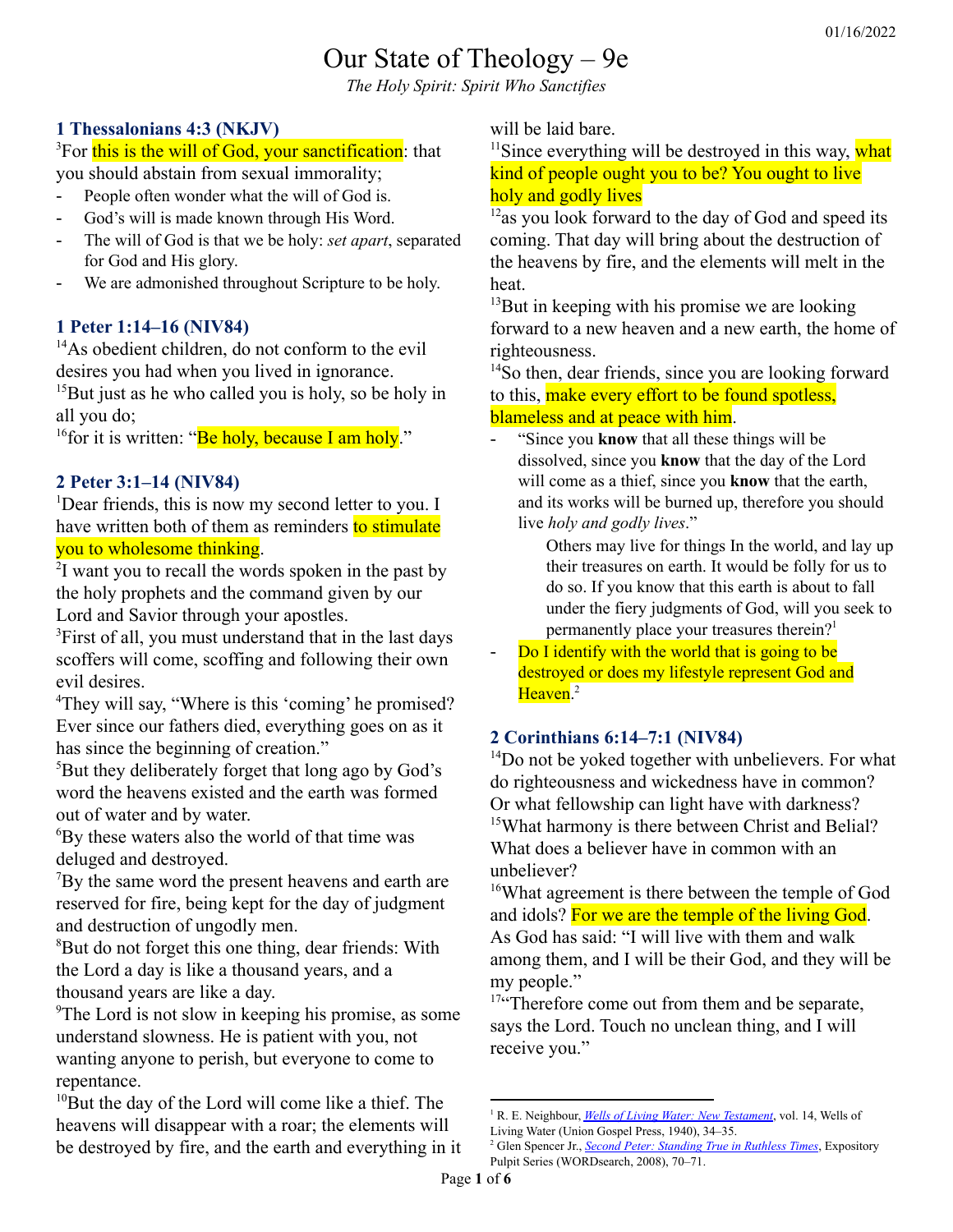$18$ "I will be a Father to you, and you will be my sons and daughters, says the Lord Almighty." <sup>1</sup>Since we have these promises, dear friends, let us purify ourselves from everything that contaminates body and spirit, perfecting holiness out of reverence for God.

- *yoked together.* Paul is using a metaphor here based on Deuteronomy 22:10 and Leviticus 19:19, which forbade plowing with an ox and donkey yoked together, or attempting to interbreed animals of different kinds.
- V. 17, Scripture never intended for Christians to completely reject all secular or charitable organizations or friendships (note 1 Corinthians 5:10).

#### **1 Corinthians 5:9-11 (NIV84)**

<sup>9</sup>I have written you in my letter not to associate with sexually immoral people--

 $10<sub>not</sub>$  at all meaning the people of this world who are immoral, or the greedy and swindlers, or idolaters. In that case you would have to leave this world.

 $11$ But now I am writing you that **you must not** associate with anyone who calls himself a brother but is sexually immoral or greedy, an idolater or a slanderer, a drunkard or a swindler. With such a man do not even eat.

- If a relationship places your Christian faith and convictions in jeopardy, or your Christian conduct and influence is endangered, then sever the connection. You can witness to unbelievers without partaking of their beliefs or sinful behavior.
	- **1 Thessalonians 5:22 (KJV)**

<sup>22</sup>Abstain from all **appearance** of evil.

- Abstain from anything that gives an appearance of evil.
- A Christian should not go into partnership with one who does not know the Lord.

*Secret orders or Fraternities*: Avoid those where the name of the Lord Jesus is unwelcome.

*Social Life*: Never engage in the sinful pleasures or activities of unbelievers in such a way as to lead them to think you're no different than them.

*Church*: Do not attend a church where unbelievers are knowingly admitted as leaders.

#### **Deuteronomy 5:32–33 (NIV84)**

<sup>32</sup>So be careful to do what the LORD your God has commanded you; do not turn aside to the right or to the left.

<sup>33</sup>Walk in all the way that the LORD your God has commanded you, so that you may live and prosper and prolong your days in the land that you will possess.

- The admonitions from God to be holy is not intended to restrict your joy. God's admonitions are expressions of his love for you as shown in this Scripture.
- We are instructed throughout Scripture to be holy. How can we do that, when we are so weak in our natural selves?

### **Ezekiel 36:26–27 (NIV84)**

<sup>26</sup>I will give you a new heart and put a new spirit in you; I will remove from you your heart of stone and give you a heart of flesh.

<sup>27</sup>And **I** will put my Spirit in you and **move you** to follow my decrees and be careful to keep my laws.

- *Move you:* This is a promise that God would put His Holy Spirit in the believer *enabling* them to follow His decrees and keep His laws.
- God gives *saving faith* through grace to the elect and gives *enabling grace* to the same believers to enable them to live a life pleasing to God.

Grace refers to God's divine enablement through the power of His Spirit. 3

The outpouring of the Holy Spirit is a divine gift of God's mercy and love, not something that his people have earned the right to receive through their obedience. 4

#### **1 Peter 1:1–2 (NIV84)**

<sup>1</sup>Peter, an apostle of Jesus Christ, To God's elect, strangers in the world, scattered throughout Pontus, Galatia, Cappadocia, Asia and Bithynia, <sup>2</sup>who have been chosen according to the foreknowledge of God the Father, through the sanctifying work of the Spirit, for obedience to Jesus Christ and sprinkling by his blood: Grace and peace be yours in abundance.

- *God's elect* are the regenerated saints or believers that God has chosen before the foundation of the world.

> **Ephesians 1:4-5 (NIV84)** <sup>4</sup>For he chose us in him before the creation of the world to be holy and blameless in his sight. In love <sup>5</sup>he predestined us to be adopted as his sons through Jesus Christ, in accordance with his pleasure and will--

- Regeneration is the beginning of *sanctification*, or of

<sup>3</sup> Jerry Bridges, *The [Discipline](https://ref.ly/logosres/discplngrace?ref=Page.p+162&off=1210&ctx=nd+gives+me+wings.%E2%80%9D%0a~Grace%2c+of+course%2c+as) of Grace: God's Role and Our Role in the Pursuit of [Holiness](https://ref.ly/logosres/discplngrace?ref=Page.p+162&off=1210&ctx=nd+gives+me+wings.%E2%80%9D%0a~Grace%2c+of+course%2c+as)* (Colorado Springs, CO: NavPress, 2006), 162.

<sup>4</sup> J. V. Fesko, *[Galatians](https://ref.ly/logosres/lctcont69ga?ref=Bible.Ga3.1-5&off=6980&ctx=ple%E2%80%99s+disobedience.+~The+outpouring+of+th)*, ed. Jon D. Payne, The Lectio Continua Expository Commentary on the New Testament (Powder Springs, GA: Tolle Lege Press, 2012), 45.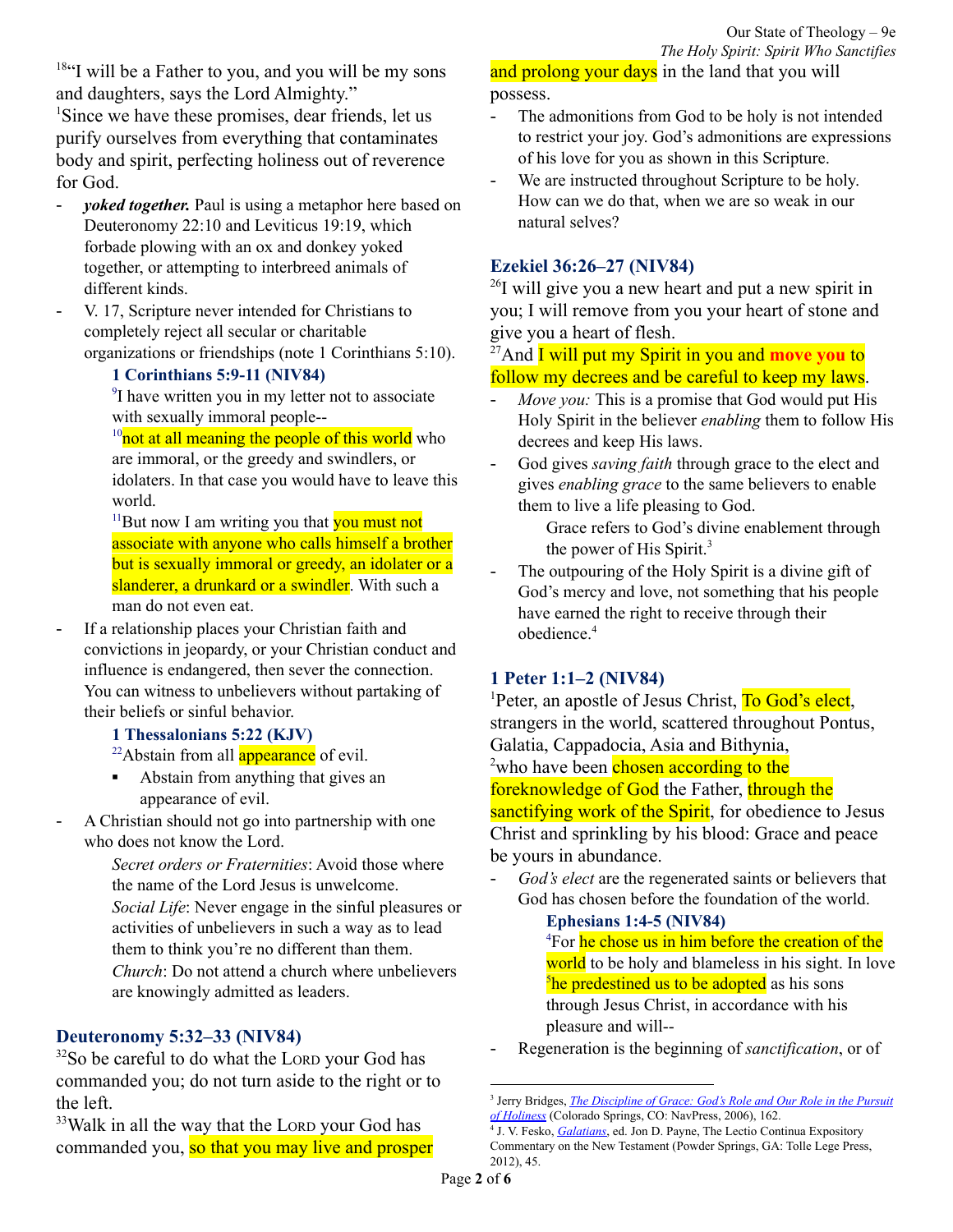*transformation* as used in 2 Corinthians 3:18.

Sanctification is the carrying out of regeneration to its intended end. What is the intended end?

▪ **2 Corinthians 3:18 (NIV84)** <sup>18</sup>And we, who with unveiled faces all reflect the Lord's glory, are being **transformed into his** likeness with ever-increasing glory, which comes from the Lord, who is the Spirit.

When you are being *sanctified*, you're being *transformed.*

#### - **Romans 12:2 (NIV84)**

<sup>2</sup>Do not conform any longer to the pattern of this world, but be transformed by the renewing of your mind. Then you will be able to test and approve what God's will is--his good, pleasing and perfect will. (Who is this speaking to? Christians!)

*Do Not Conform* = mē (*μη*) sun-schēmatizō *συν-σχηματιζω* = (*schēmatizō*) = the act of an individual assuming an outward expression that does not come from within him, nor is it representative of his inner heart life. (*Sun*) = assuming an expression that is patterned after some definite thing.<sup>5</sup>

- "Stop assuming an outward expression which is patterned after this world, an expression which does not come from, nor is it representative of what you are in your inner being as a regenerated child of God."
- One could translate, "*Stop masquerading in the garments of this world, its mannerisms, speech expressions, styles, habits.*" 6

*Transformed* = metamorphoomai *μεταμορφοομαι* = the act of a person changing his outward expression from that which he has to a different one, an expression which comes from and is representative of his inner being.<sup>7</sup>

- *William Plumer*, a nineteenth-century Presbyterian minister, wrote,

"*Regeneration* is an *act* of God's Spirit. *Sanctification* is a *work* of God's Spirit, following regeneration.… In *regeneration* we become 'new-born babes;' in *sanctification* we grow into the stature of full-grown men in Christ Jesus." *Justification* is an *act* of God completed all at once and forever. *Sanctification* is a *work* of God *through the Holy Spirit* begun in regeneration,

Our State of Theology – 9e *The Holy Spirit: Spirit Who Sanctifies* conducted through life and completed at death. The former (*regeneration*) is equal and complete in all; the latter (*sanctification*) is not equal nor

#### complete in any till they die.

- We are all *equally* and *completely saved.*
- We are not all *equally* nor *completely holy*. In justification God imputes [that is, *credits*] to us the righteousness of Christ; in sanctification he [*imparts*] grace, and *enables* us to exercise it.<sup>8</sup>

## **Ephesians 3:16–17a (NIV84)**

<sup>16</sup>I pray that out of his glorious riches he may strengthen you with power through his Spirit in your inner being,

<sup>17a</sup>so that Christ may dwell in your hearts through faith.

- Paul prayed that we be strengthened with power through the Holy Spirit.
- Not the power to work miracles, but the power to live for and to please the Lord Jesus Christ; *holy living*.
- *Strengthened with power* = *enabling grace* through the Holy Spirit to live a holy life.

### **1 Timothy 1:12–14 (NIV84)**

<sup>12</sup>I thank Christ Jesus our Lord, who has given me strength (*enabled me,* NKJV), that he considered me faithful, appointing me to his service.

 $13$ Even though I was once a blasphemer and a persecutor and a violent man, I was shown mercy because I acted in ignorance and unbelief.

 $14$ The grace of our Lord was poured out on me

abundantly, along with the faith and love that are in Christ Jesus.

- *Has given strength = enabled* (NKJV) *=* ἐνδυναμόω *endunamóō* to cause someone to have the ability to do or to experience something—'to make someone able, to give capability to, to enable, to strengthen, to empower.'<sup>9</sup>
- The Apostle Paul was given strength (enabled) or *given grace* to be an apostle for Jesus Christ.

#### **Philippians 2:12–13 (AMP)**

 $12$ Therefore, my dear ones, as you have always obeyed [my suggestions], so now, not only [with the enthusiasm you would show] in my presence but much more because I am absent, work out (cultivate, carry out to the goal, and fully complete) your own

<sup>7</sup> Kenneth S. Wuest, *Wuest's Word Studies from the Greek New [Testament:](https://ref.ly/logosres/wuest?ref=Bible.Ro12.2&off=2067&ctx=%CE%B9)%2c+which+speaks+of+~the+act+of+a+person+) For the [English](https://ref.ly/logosres/wuest?ref=Bible.Ro12.2&off=2067&ctx=%CE%B9)%2c+which+speaks+of+~the+act+of+a+person+) Reader*, vol. 2 (Grand Rapids: Eerdmans, 1997), 207. <sup>6</sup> Kenneth S. Wuest, *Wuest's Word Studies from the Greek New [Testament:](https://ref.ly/logosres/wuest?ref=Bible.Ro12.2&off=536&ctx=exhorts+the+saints%2c+~%E2%80%9CStop+assuming+an+ou) For the [English](https://ref.ly/logosres/wuest?ref=Bible.Ro12.2&off=536&ctx=exhorts+the+saints%2c+~%E2%80%9CStop+assuming+an+ou) Reader*, vol. 2 (Grand Rapids: Eerdmans, 1997), 206–207. <sup>5</sup> Kenneth S. Wuest, *Wuest's Word Studies from the Greek New [Testament:](https://ref.ly/logosres/wuest?ref=Bible.Ro12.2&off=88&ctx=%CF%87%CE%B7%CE%BC%CE%B1%CF%84%CE%B9%CE%B6%CF%89)+refers+to+~the+act+of+an+indivi) For the [English](https://ref.ly/logosres/wuest?ref=Bible.Ro12.2&off=88&ctx=%CF%87%CE%B7%CE%BC%CE%B1%CF%84%CE%B9%CE%B6%CF%89)+refers+to+~the+act+of+an+indivi) Reader*, vol. 2 (Grand Rapids: Eerdmans, 1997), 206.

<sup>8</sup> Jerry Bridges, *The [Discipline](https://ref.ly/logosres/discplngrace?ref=Page.p+99&off=1076&ctx=lliam+Plumer+again%2c%0a~Justification+is+an+) of Grace: God's Role and Our Role in the Pursuit of [Holiness](https://ref.ly/logosres/discplngrace?ref=Page.p+99&off=1076&ctx=lliam+Plumer+again%2c%0a~Justification+is+an+)* (Colorado Springs, CO: NavPress, 2006), 98-99.

<sup>9</sup> Johannes P. Louw and Eugene Albert Nida, *[Greek-English](https://ref.ly/logosres/louwnida?ref=LouwNida.74.6&off=73&ctx=%E2%80%98to+be+able%2c%E2%80%99+74.5)+~to+cause+someone+to+) Lexicon of the New [Testament:](https://ref.ly/logosres/louwnida?ref=LouwNida.74.6&off=73&ctx=%E2%80%98to+be+able%2c%E2%80%99+74.5)+~to+cause+someone+to+) Based on Semantic Domains* (NY: United Bible Societies, 1996), 675.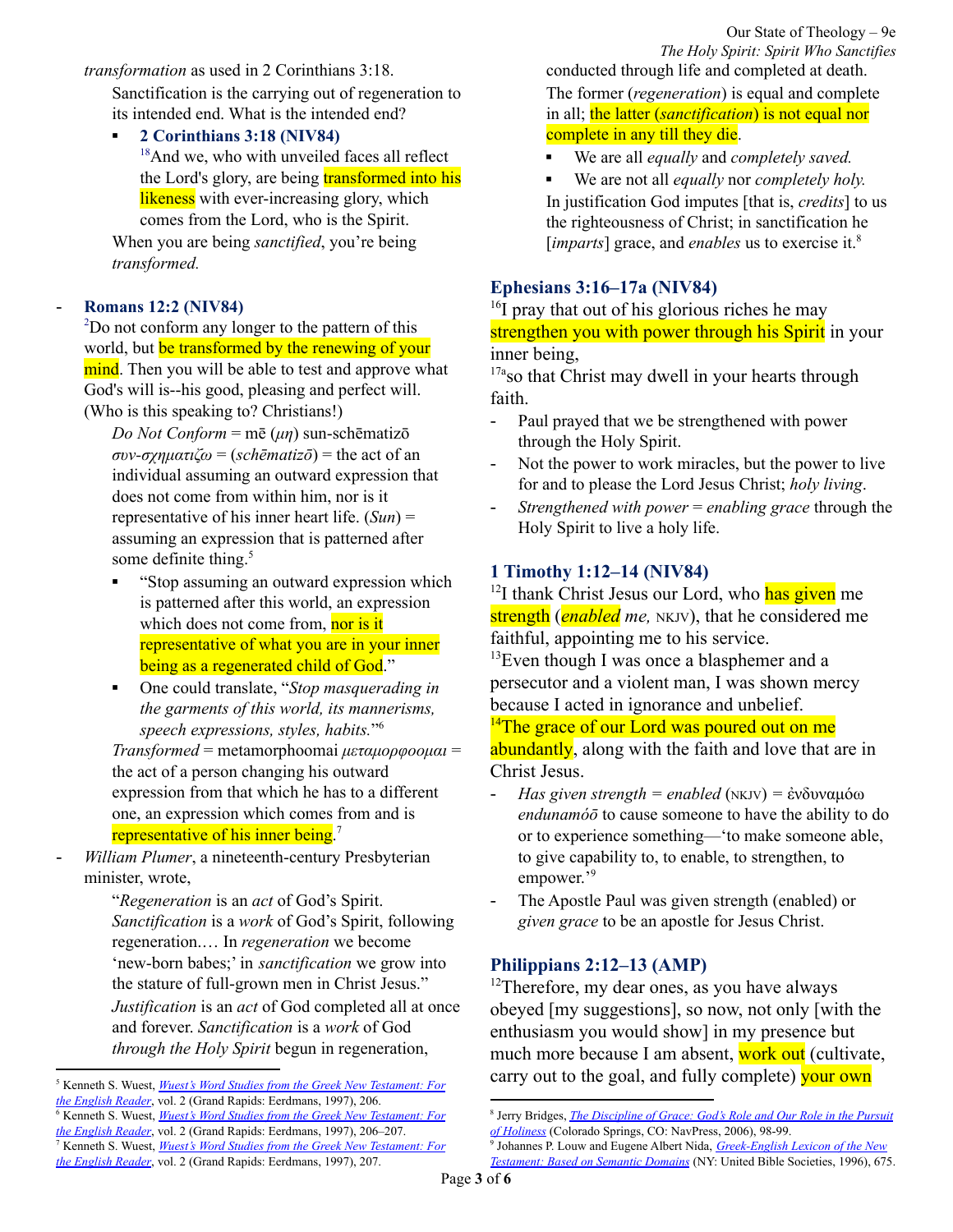salvation with reverence and awe and trembling (self-distrust, with serious caution, tenderness of conscience, watchfulness against temptation, timidly shrinking from whatever might offend God and discredit the name of Christ).

<sup>13</sup>[Not in your own strength] for it is God Who is all the while effectually at work in you [energizing and creating in you the power and desire], both to will and to work for His good pleasure and satisfaction and delight.

V. 12 The Philippians are exhorted to carry their salvation to its ultimate conclusion, namely, Christlikeness.

> The salvation spoken of here is not justification, but sanctification, *victory over sin and the living of a life pleasing to the Lord Jesus*.

They are to see to it that they make progress in their Christian lives. They are to do this with fear and trembling. This is not a slavish terror, but a wholesome caution. "This fear is self-distrust; it is tenderness of conscience; it is vigilance against temptation. It is taking heed lest we fall; it is a constant apprehension of the deceitfulness of the heart, and of the insidiousness and power of inward corruption. It is the caution and circumspection which timidly shrinks from whatever would offend and dishonor God and the Saviour" (Vincent, quoting Wardlaw *On Proverbs*). This is human responsibility. 10

V. 13 We have divine enablement. The saints are to carry their salvation which God has given them and which thus belongs to them, to its ultimate goal, always remembering and depending upon the fact that it is God who is working in them both to will and to do of His good pleasure.

> The word "worketh" in the Greek means "to energize, to work effectively." Our words "energy" and "energize" come from it.

The words "to will" are the translation of a Greek word meaning "to desire," and refer to a desire that comes from one's emotions rather than from one's reason. It is this desire to do the good pleasure of God that is **produced by divine energy** in the heart of the saint as he definitely subjects himself to the Holy Spirit's ministry.

It is God the Holy Spirit who energizes the saint, making him not only willing, but actively desirous of doing God's sweet will.

God does not merely leave the saint with the desire

Our State of Theology – 9e *The Holy Spirit: Spirit Who Sanctifies* to do His will. He provides the necessary power to do it.

The Greek construction implies habit, the habitual doing of God's will.

- In verse twelve, we have *human responsibility*, in verse thirteen, *divine enablement*, a perfect balance which must be kept if the Christian life is to be lived at its best.

> It is not a "*let go and let God*" affair. It is a "*take hold with God*" business. It is a mutual co-operation with the Holy Spirit in an interest and an activity in the things of God.

- Holy Spirit is our παράκλητος *paráklētos para* means "alongside or beside" and the verb *kletos* means "to call." So the paraclete was someone you called to come alongside you and help you in your defense.<sup>11</sup> (Jn. 14:16)
- The saint must not merely rest in the Holy Spirit for victory over sin and the production of a holy life.

He must in addition to this dependence upon the Spirit, say a positive NO to sin and exert himself to the doing of the right. $^{12}$ 

**Titus 2:11-12 (NIV84)**

 $11$ For the grace of God that brings salvation has appeared to all men.

<sup>12</sup>It teaches us to say "No" to ungodliness and worldly passions, and to live self-controlled, upright and godly lives in this present age.

Christians experience a lot of frustration, when they attempt sanctification in their own strength and will power.

On your own strength, you will fail.

Many Christians emphasize holiness and their attempt to please God based on their ability to keep God's *rules*. "Don't, don't, don't…"

This is called legalism.

## **Colossians 2:13–23 (NIV84)**

<sup>13</sup>When you were dead in your sins and in the uncircumcision of your sinful nature, God made you alive with Christ. He forgave us all our sins, <sup>14</sup> having **canceled the written code**, with its regulations, that was against us and that stood opposed to us; he took it away, nailing it to the cross. <sup>15</sup>And having disarmed the powers and authorities, he made a public spectacle of them, triumphing over them by the cross.

<sup>10</sup> Kenneth S. Wuest, *Wuest's Word Studies from the Greek New [Testament:](https://ref.ly/logosres/wuest?ref=Bible.Php2.12&off=2350&ctx=ay+it+is+used+here.+~The+Philippians+are+) For the [English](https://ref.ly/logosres/wuest?ref=Bible.Php2.12&off=2350&ctx=ay+it+is+used+here.+~The+Philippians+are+) Reader*, vol. 5 (Grand Rapids: Eerdmans, 1997), 73–74.

<sup>&</sup>lt;sup>11</sup> R. C. Sproul, *[John](https://ref.ly/logosres/johnsproul?ref=Bible.Jn14.12-17&off=11468&ctx=raclete.+The+prefix+~para+means+%E2%80%9Calongsid)*, St. Andrew's Expositional Commentary (Lake Mary, FL: Reformation Trust Publishing, 2009), 271.

<sup>12</sup> Kenneth S. Wuest, *Wuest's Word Studies from the Greek New [Testament:](https://ref.ly/logosres/wuest?ref=Bible.Php2.12&off=3338&ctx=.%0aIn+verse+thirteen+~we+have+divine+enabl) For the [English](https://ref.ly/logosres/wuest?ref=Bible.Php2.12&off=3338&ctx=.%0aIn+verse+thirteen+~we+have+divine+enabl) Reader*, vol. 5 (Grand Rapids: Eerdmans, 1997), 74–75.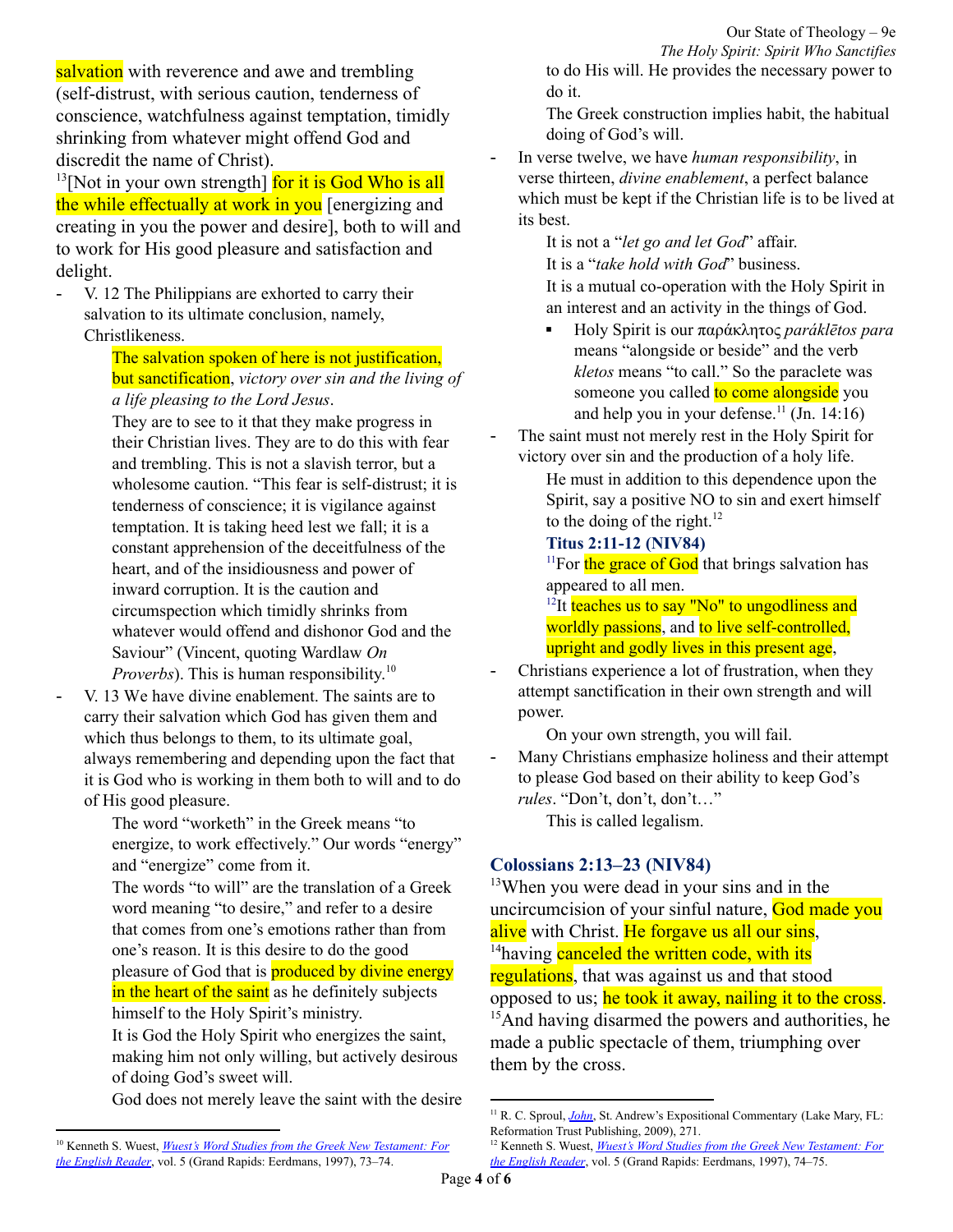<sup>16</sup>Therefore do not let anyone judge you by what you eat or drink, or with regard to a religious festival, a New Moon celebration or a Sabbath day.

 $17$ These are a shadow of the things that were to come; the reality, however, is found in Christ.

<sup>18</sup>Do not let anyone who delights in false humility and the worship of angels disqualify you for the prize. Such a person goes into great detail about what he has seen, and his unspiritual mind puffs him up with idle notions.

<sup>19</sup>He has lost connection with the Head, from whom the whole body, supported and held together by its ligaments and sinews, grows as God causes it to grow. <sup>20</sup>Since you died with Christ to the basic principles of this world, why, as though you still belonged to it, do you submit to its rules:

<sup>21</sup>"Do not handle! Do not taste! Do not touch!"?  $22$ These are all destined to perish with use, because they are based on human commands and teachings. <sup>23</sup>Such regulations indeed have an appearance of wisdom, with their self-imposed worship, their false humility and their harsh treatment of the body, but they lack any value in restraining sensual indulgence.

- When God made us alive with Christ (*regeneration*), he canceled *the written code* or all the laws that stood opposed to us.

> Those laws showed man what sin was. The law defined *right* and *wrong.*

They were *opposed to us,* because we, in the flesh, were not able to keep them and ultimately be free from the wrath of God.

We did not have the ability to please God through the keeping of the law.

- God took those requirements away, when Jesus Christ kept every one of them and had them nailed to the cross by His crucifixion.
- Jesus Christ disarmed Satan and his cohorts, who held the power of death, so that we do not have to fear death or the consequences of not being able to keep the law.

That's why vss. 16-23 tell us to not let the legalists judge you because you don't regard a certain day as holy.

- Vss. 20-21 asks the Christian, "Why are you following all these legalistic rules, if through Jesus Christ you died to them?"

> V.23, The keeping of all these legalistic rules have an *appearance* of wisdom, with all its external harsh treatment of the body, but they do not change you on the inside.

Our State of Theology – 9e *The Holy Spirit: Spirit Who Sanctifies* You are *conformed* to a legalistic righteousness on the outside, but on the inside your sensual desires have not been squelched.

## **John 1:16–17 (NIV84)**

<sup>16</sup>From the fullness of his grace we have all received one blessing after another.

 $17$ For the law was given through Moses; grace and truth came through Jesus Christ.

- *The law*, which listed all the "do's and don'ts" for holy living came through Moses; *grace* (God's enabling power from the Holy Spirit) and *truth* came through Jesus Christ.

> *Enabling grace* enables us to live for God day by day. *(Tabletalk Magazine, May 1993)*

- Christianity is not an uptight, tense, *rule-keeping* lifestyle*.* Christianity is a life *resting* and *believing* in the fact that God's grace *in me* will enable me to live for Jesus Christ in peace.

## **Galatians 3:1–5 (NIV84)**

<sup>1</sup>You foolish Galatians! Who has bewitched you? Before your very eyes Jesus Christ was clearly portrayed as crucified.

<sup>2</sup>I would like to learn just one thing from you: Did you receive the Spirit by observing the law, or by believing what you heard?

<sup>3</sup>Are you so foolish? After beginning with the Spirit, are you now trying to attain your goal by human effort?

<sup>4</sup>Have you suffered so much for nothing—if it really was for nothing?

<sup>5</sup>Does God give you his Spirit and work miracles among you because you observe the law, or because you believe what you heard?

The Judaizers added to the gospel requirements for salvation that obscured and denied the all-sufficiency of Christ.

> The idea that there must be additional requirements to perfect the gospel was the root of their error. This error corrupted the way of salvation.

The heresy was "Unless you are circumcised, according to the custom taught by Moses, you cannot be saved." (Acts 15:1)

- We were saved *(justified) only* by faith through the grace of God; not with any *added works.*
- We are also sanctified (process of being made holy) by that same faith in the grace of God.
- *- What is justification?*

Justification is an *act* of God's free grace, wherein